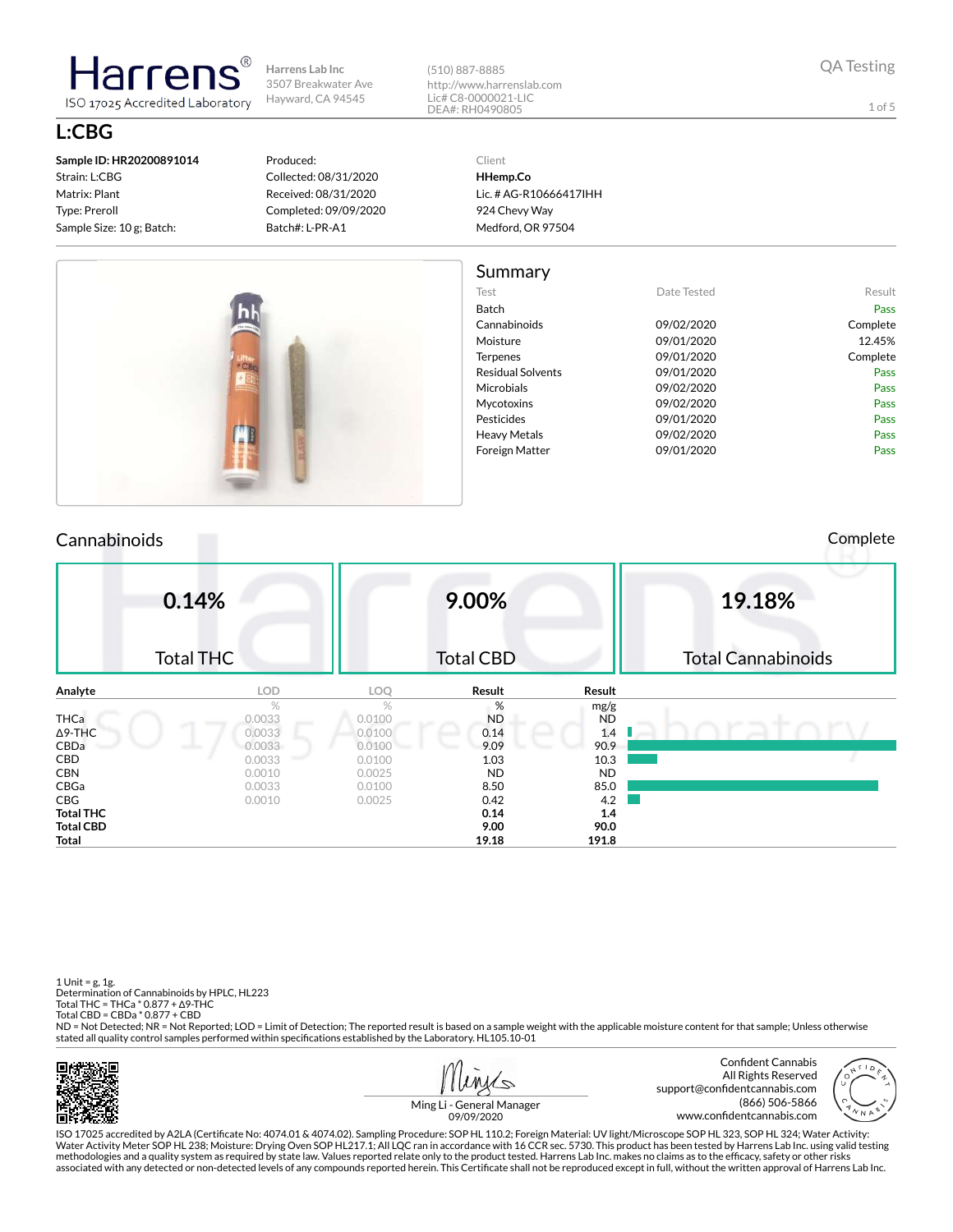(510) 887-8885 http://www.harrenslab.com Lic# C8-0000021-LIC DEA#: RH0490805

QA Testing

2 of 5

# **L:CBG**

**Harrens** 

ISO 17025 Accredited Laboratory

| Strain: L:CBG<br>Collected: 08/31/2020<br>HHemp.Co<br>Matrix: Plant<br>Received: 08/31/2020<br>Lic. # AG-R10666417IHH<br>Completed: 09/09/2020<br>Type: Preroll<br>924 Chevy Way | Sample ID: HR20200891014  | Produced:       | Client            |
|----------------------------------------------------------------------------------------------------------------------------------------------------------------------------------|---------------------------|-----------------|-------------------|
|                                                                                                                                                                                  |                           |                 |                   |
|                                                                                                                                                                                  |                           |                 |                   |
|                                                                                                                                                                                  |                           |                 |                   |
|                                                                                                                                                                                  | Sample Size: 10 g; Batch: | Batch#: L-PR-A1 | Medford, OR 97504 |

#### **Terpenes**

| Analyte                | <b>LOD</b> | LOQ    | <b>Results</b> | <b>Results</b> |  |
|------------------------|------------|--------|----------------|----------------|--|
|                        | $\%$       | $\%$   | %              | mg/g           |  |
| β-Caryophyllene        | 0.0080     | 0.0100 | 0.143          | 1.43           |  |
| $\alpha$ -Bisabolol    | 0.0080     | 0.0100 | 0.111          | 1.11           |  |
| Guaiol                 | 0.0080     | 0.0100 | 0.083          | 0.83           |  |
| $\alpha$ -Humulene     | 0.0080     | 0.0100 | 0.055          | 0.55           |  |
| Caryophyllene Oxide    | 0.0080     | 0.0100 | 0.030          | 0.30           |  |
| cis-Nerolidol          | 0.0080     | 0.0100 | 0.022          | 0.22           |  |
| Linalool               | 0.0080     | 0.0100 | 0.018          | 0.18           |  |
| β-Myrcene              | 0.0080     | 0.0100 | 0.017          | 0.17           |  |
| $\alpha$ -Pinene       | 0.0080     | 0.0100 | 0.011          | 0.11           |  |
| 3-Carene               | 0.0080     | 0.0100 | <b>ND</b>      | <b>ND</b>      |  |
| $\alpha$ -Phellandrene | 0.0080     | 0.0100 | <b>ND</b>      | <b>ND</b>      |  |
| $\alpha$ -Terpinene    | 0.0080     | 0.0100 | <b>ND</b>      | <b>ND</b>      |  |
| $\alpha$ -Terpineol    | 0.0080     | 0.0100 | <b>ND</b>      | <b>ND</b>      |  |
| <b>B-Ocimene</b>       | 0.0080     | 0.0100 | <b>ND</b>      | <b>ND</b>      |  |
| $\beta$ -Pinene        | 0.0080     | 0.0100 | <b>ND</b>      | <b>ND</b>      |  |
| Borneol                | 0.0080     | 0.0100 | <b>ND</b>      | <b>ND</b>      |  |
| Camphene               | 0.0080     | 0.0100 | <b>ND</b>      | <b>ND</b>      |  |
| δ-Limonene             | 0.0080     | 0.0100 | <b>ND</b>      | <b>ND</b>      |  |
| Eucalyptol             | 0.0080     | 0.0100 | <b>ND</b>      | <b>ND</b>      |  |
| Fenchol                | 0.0080     | 0.0100 | <b>ND</b>      | <b>ND</b>      |  |
| Fenchone               | 0.0080     | 0.0100 | <b>ND</b>      | <b>ND</b>      |  |
| y-Terpinene            | 0.0080     | 0.0100 | <b>ND</b>      | <b>ND</b>      |  |
| Geraniol               | 0.0080     | 0.0100 | <b>ND</b>      | <b>ND</b>      |  |
| Geranyl Acetate        | 0.0080     | 0.0100 | <b>ND</b>      | <b>ND</b>      |  |
| Isopulegol             | 0.0080     | 0.0100 | <b>ND</b>      | <b>ND</b>      |  |
| Menthol                | 0.0080     | 0.0100 | <b>ND</b>      | <b>ND</b>      |  |
| Nerol                  | 0.0080     | 0.0100 | <b>ND</b>      | <b>ND</b>      |  |
| Ocimene                | 0.0080     | 0.0100 | <b>ND</b>      | <b>ND</b>      |  |
| Pulegone               | 0.0080     | 0.0100 | <b>ND</b>      | <b>ND</b>      |  |
| p-Cymene               | 0.0080     | 0.0100 | <b>ND</b>      | <b>ND</b>      |  |
| Terpinolene            | 0.0080     | 0.0100 | <b>ND</b>      | <b>ND</b>      |  |
| trans-Nerolidol        | 0.0080     | 0.0100 | <b>ND</b>      | <b>ND</b>      |  |
| <b>Total</b>           |            |        | 0.490          | 4.90           |  |

# Primary Aromas



Date Tested: 09/01/2020<br>ND = Not Detected; NR = Not Reported; LOD = Limit of Detection; Unless otherwise stated all quality control samples performed within specifications established by the Laboratory. HL105.10-01. SOP HL228. GC-FID





Ming Li - General Manager 09/09/2020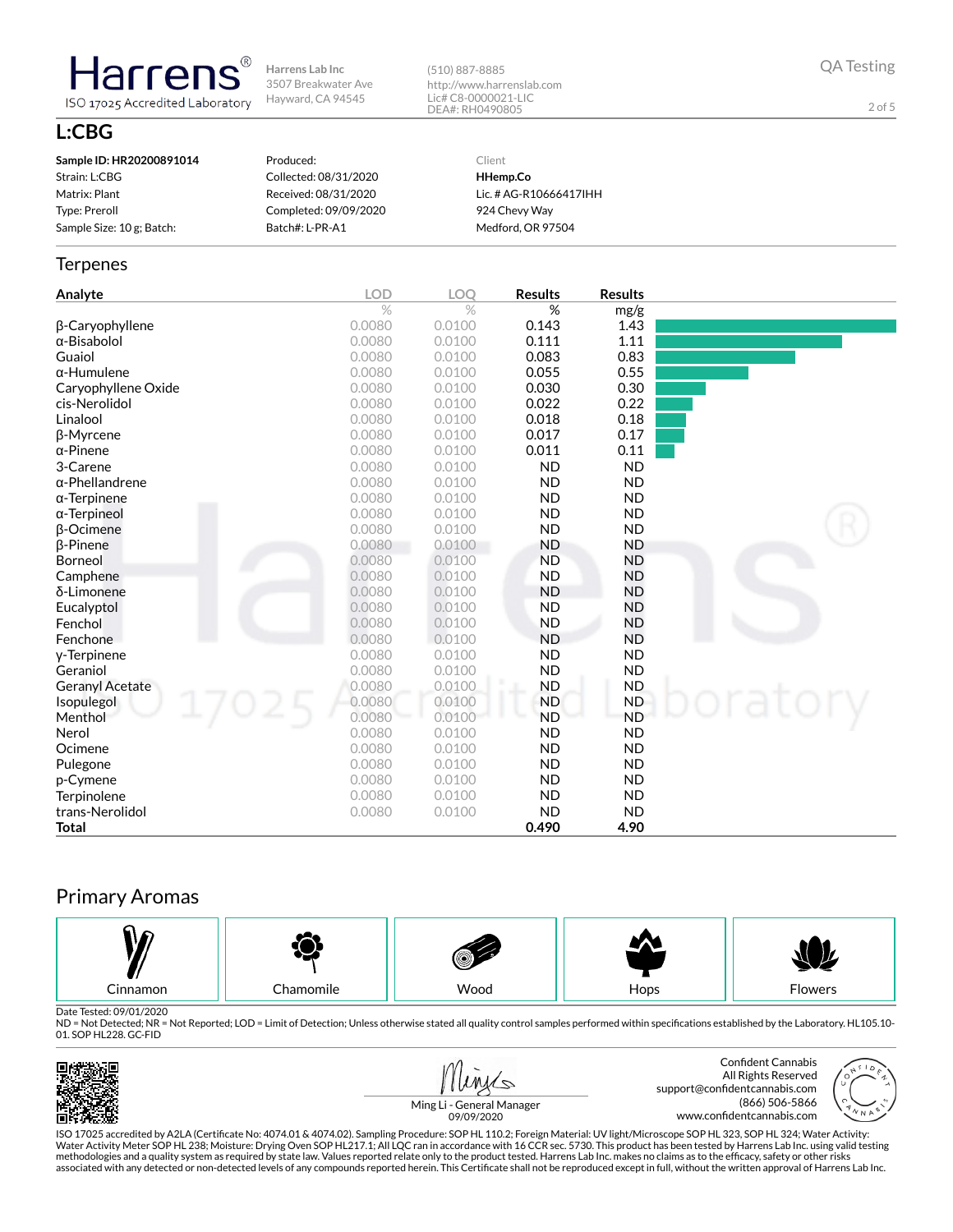(510) 887-8885 http://www.harrenslab.com Lic# C8-0000021-LIC DEA#: RH0490805

## **L:CBG**

Harrens

ISO 17025 Accredited Laboratory

| Sample ID: HR20200891014  | Produced:             | Client                 |
|---------------------------|-----------------------|------------------------|
| Strain: L:CBG             | Collected: 08/31/2020 | HHemp.Co               |
| Matrix: Plant             | Received: 08/31/2020  | Lic. # AG-R10666417IHH |
| Type: Preroll             | Completed: 09/09/2020 | 924 Chevy Way          |
| Sample Size: 10 g; Batch: | Batch#: L-PR-A1       | Medford, OR 97504      |
|                           |                       |                        |

### Pesticides **Passage Community Community Community** Passes and the extension of the extension of the extension of the extension of the extension of the extension of the extension of the extension of the extension of the ext

| Analyte             | <b>LOD</b> | LOQ       | Limit          | <b>Results</b> | <b>Status</b> | Analyte                 | <b>LOD</b> | <b>LOO</b> | Limit          | <b>Results</b> | <b>Status</b> |
|---------------------|------------|-----------|----------------|----------------|---------------|-------------------------|------------|------------|----------------|----------------|---------------|
|                     | $\mu$ g/g  | $\mu$ g/g | $\mu$ g/g      | µg/g           |               |                         | $\mu$ g/g  | $\mu$ g/g  | $\mu$ g/g      | $\mu$ g/g      |               |
| Abamectin           | 0.03       | 0.1       | 0.1            | <b>ND</b>      | Pass          | Fludioxonil             | 0.03       | 0.1        | 0.1            | <b>ND</b>      | Pass          |
| Acephate            | 0.03       | 0.1       | 0.1            | <b>ND</b>      | Pass          | Hexythiazox             | 0.03       | 0.1        | 0.1            | <b>ND</b>      | Pass          |
| Acequinocyl         | 0.03       | 0.1       | 0.1            | <b>ND</b>      | Pass          | Imazalil                | 0.03       | 0.1        | 0.03           | <b>ND</b>      | Pass          |
| Acetamiprid         | 0.03       | 0.1       | 0.1            | <b>ND</b>      | Pass          | Imidacloprid            | 0.03       | 0.1        | 5              | <b>ND</b>      | Pass          |
| Aldicarb            | 0.03       | 0.1       | 0.03           | <b>ND</b>      | Pass          | Kresoxim Methyl         | 0.03       | 0.1        | 0.1            | <b>ND</b>      | Pass          |
| Azoxystrobin        | 0.03       | 0.1       | 0.1            | <b>ND</b>      | Pass          | Malathion               | 0.03       | 0.1        | 0.5            | <b>ND</b>      | Pass          |
| <b>Bifenazate</b>   | 0.03       | 0.1       | 0.1            | <b>ND</b>      | Pass          | Metalaxyl               | 0.03       | 0.1        | $\overline{2}$ | <b>ND</b>      | Pass          |
| <b>Bifenthrin</b>   | 0.03       | 0.1       | 3              | <b>ND</b>      | Pass          | Methiocarb              | 0.03       | 0.1        | 0.03           | <b>ND</b>      | Pass          |
| <b>Boscalid</b>     | 0.03       | 0.1       | 0.1            | <b>ND</b>      | Pass          | Methomyl                | 0.03       | 0.1        | $\mathbf 1$    | <b>ND</b>      | Pass          |
| Captan              | 0.03       | 0.1       | 0.7            | <b>ND</b>      | Pass          | Mevinphos               | 0.03       | 0.1        | 0.03           | <b>ND</b>      | Pass          |
| Carbaryl            | 0.03       | 0.1       | 0.5            | <b>ND</b>      | Pass          | Myclobutanil            | 0.03       | 0.1        | 0.1            | <b>ND</b>      | Pass          |
| Carbofuran          | 0.03       | 0.1       | 0.03           | <b>ND</b>      | Pass          | Naled                   | 0.03       | 0.1        | 0.1            | <b>ND</b>      | Pass          |
| Chlorantraniliprole | 0.03       | 0.1       | 10             | <b>ND</b>      | Pass          | Oxamvl                  | 0.03       | 0.1        | 0.5            | <b>ND</b>      | Pass          |
| Chlordane           | 0.03       | 0.1       | 0.03           | <b>ND</b>      | Pass          | Paclobutrazol           | 0.03       | 0.1        | 0.03           | <b>ND</b>      | Pass          |
| Chlorfenapyr        | 0.03       | 0.1       | 0.03           | <b>ND</b>      | Pass          | Parathion Methyl        | 0.03       | 0.1        | 0.03           | <b>ND</b>      | Pass          |
| Chlorpyrifos        | 0.03       | 0.1       | 0.03           | <b>ND</b>      | Pass          | Pentachloronitrobenzene | 0.03       | 0.1        | 0.1            | <b>ND</b>      | Pass          |
| Clofentezine        | 0.03       | 0.1       | 0.1            | <b>ND</b>      | Pass          | Permethrin              | 0.03       | 0.1        | 0.5            | <b>ND</b>      | Pass          |
| Coumaphos           | 0.03       | 0.1       | 0.03           | <b>ND</b>      | Pass          | Phosmet                 | 0.03       | 0.1        | 0.1            | <b>ND</b>      | Pass          |
| Cyfluthrin          | 0.03       | 0.1       | $\overline{2}$ | <b>ND</b>      | Pass          | Piperonyl Butoxide      | 0.03       | 0.1        | 3              | <b>ND</b>      | Pass          |
| Cypermethrin        | 0.03       | 0.1       | $\mathbf 1$    | <b>ND</b>      | Pass          | Prallethrin             | 0.03       | 0.1        | 0.1            | <b>ND</b>      | Pass          |
| Daminozide          | 0.03       | 0.1       | 0.03           | <b>ND</b>      | Pass          | Propiconazole           | 0.03       | 0.1        | 0.1            | <b>ND</b>      | Pass          |
| Diazinon            | 0.03       | 0.1       | 0.1            | <b>ND</b>      | Pass          | Propoxur                | 0.03       | 0.1        | 0.03           | <b>ND</b>      | Pass          |
| <b>Dichlorvos</b>   | 0.03       | 0.1       | 0.03           | <b>ND</b>      | Pass          | Pyrethrins              | 0.03       | 0.1        | 0.5            | ND             | Pass          |
| Dimethoate          | 0.03       | 0.1       | 0.03           | <b>ND</b>      | Pass          | Pyridaben               | 0.03       | 0.1        | 0.1            | <b>ND</b>      | Pass          |
| Dimethomorph        | 0.03       | 0.1       | $\overline{2}$ | <b>ND</b>      | Pass          | Spinetoram              | 0.03       | 0.1        | 0.1            | <b>ND</b>      | Pass          |
| Ethoprophos         | 0.03       | 0.1       | 0.03           | <b>ND</b>      | Pass          | Spinosad                | 0.03       | 0.1        | 0.1            | <b>ND</b>      | Pass          |
| Etofenprox          | 0.03       | 0.1       | 0.03           | <b>ND</b>      | Pass          | Spiromesifen            | 0.03       | 0.1        | 0.1            | <b>ND</b>      | Pass          |
| Etoxazole           | 0.03       | 0.1       | 0.1            | <b>ND</b>      | Pass          | Spirotetramat           | 0.03       | 0.1        | 0.1            | <b>ND</b>      | Pass          |
| Fenhexamid          | 0.03       | 0.1       | 0.1            | <b>ND</b>      | Pass          | Spiroxamine             | 0.03       | 0.1        | 0.03           | <b>ND</b>      | Pass          |
| Fenoxycarb          | 0.03       | 0.1       | 0.03           | <b>ND</b>      | Pass          | Tebuconazole            | 0.03       | 0.1        | 0.1            | <b>ND</b>      | Pass          |
| Fenpyroximate       | 0.03       | 0.1       | 0.1            | <b>ND</b>      | Pass          | Thiacloprid             | 0.03       | 0.1        | 0.03           | <b>ND</b>      | Pass          |
| Fipronil            | 0.03       | 0.1       | 0.03           | <b>ND</b>      | Pass          | Thiamethoxam            | 0.03       | 0.1        | 5              | <b>ND</b>      | Pass          |
| Flonicamid          | 0.03       | 0.1       | 0.1            | <b>ND</b>      | Pass          | Trifloxystrobin         | 0.03       | 0.1        | 0.1            | <b>ND</b>      | Pass          |

Date Tested: 09/01/2020

We analyze samples by AOAC Official Method 2007.01-Modified; ND = Not Detected; NR = Not Reported; LOD = Limit of Detection; The reported result is based on a<br>sample weight with the applicable moisture content for that sam





3 of 5

support@confidentcannabis.com www.confidentcannabis.com

Ming Li - General Manager 09/09/2020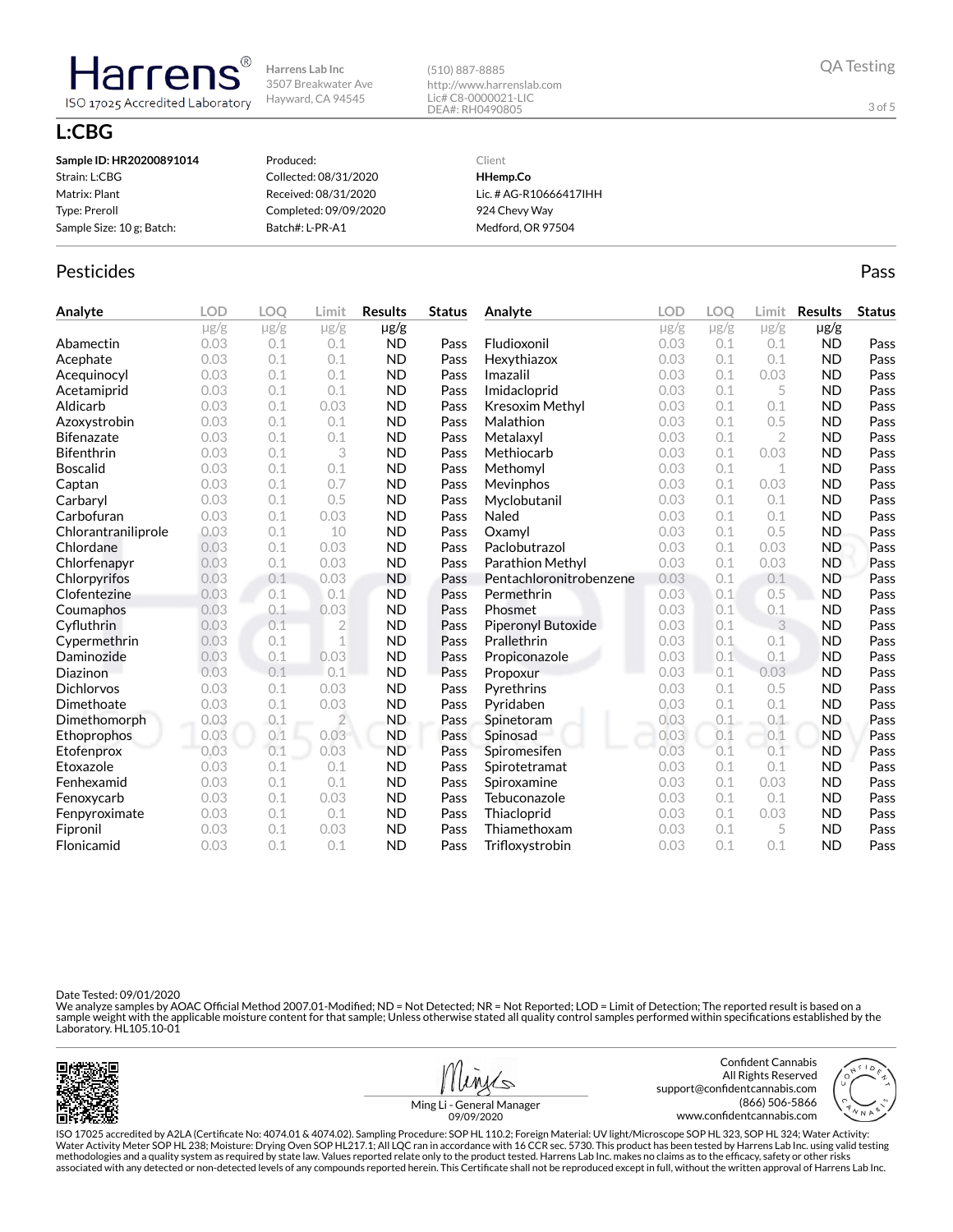(510) 887-8885 http://www.harrenslab.com Lic# C8-0000021-LIC DEA#: RH0490805

**L:CBG**

**Harrens** 

ISO 17025 Accredited Laboratory

| Sample ID: HR20200891014  | Produced:             | Client                 |
|---------------------------|-----------------------|------------------------|
| Strain: L:CBG             | Collected: 08/31/2020 | HHemp.Co               |
| Matrix: Plant             | Received: 08/31/2020  | Lic. # AG-R10666417IHH |
| Type: Preroll             | Completed: 09/09/2020 | 924 Chevy Way          |
| Sample Size: 10 g; Batch: | Batch#: L-PR-A1       | Medford, OR 97504      |

## Residual Solvents Pass

| Analyte             | <b>LOD</b> | LOQ       | Limit     | <b>Results</b> | <b>Status</b> |
|---------------------|------------|-----------|-----------|----------------|---------------|
|                     | $\mu$ g/g  | $\mu$ g/g | $\mu$ g/g | $\mu$ g/g      |               |
| 1,2-Dichloro-Ethane |            |           |           | <b>ND</b>      | Pass          |
| Acetone             |            | 10        | 5000      | <b>ND</b>      | Pass          |
| Acetonitrile        |            | 5         | 410       | <b>ND</b>      | Pass          |
| Benzene             |            |           |           | <b>ND</b>      | Pass          |
| <b>Butane</b>       |            | 25        | 5000      | <b>ND</b>      | Pass          |
| Chloroform          |            | 1         |           | <b>ND</b>      | Pass          |
| Ethanol             |            | 10        | 5000      | <b>ND</b>      | Pass          |
| Ethyl-Acetate       |            | 10        | 5000      | <b>ND</b>      | Pass          |
| Ethyl-Ether         |            | 10        | 5000      | <b>ND</b>      | Pass          |
| Ethylene Oxide      |            | 1         |           | <b>ND</b>      | Pass          |
| Heptane             |            | 10        | 5000      | <b>ND</b>      | Pass          |
| Isopropanol         |            | 10        | 5000      | <b>ND</b>      | Pass          |
| Methanol            |            | 10        | 3000      | <b>ND</b>      | Pass          |
| Methylene-Chloride  |            |           |           | ND.            | Pass          |
| n-Hexane            |            | 10        | 290       | <b>ND</b>      | Pass          |
| Pentane             |            | 10        | 5000      | <b>ND</b>      | Pass          |
| Propane             |            | 10        | 5000      | <b>ND</b>      | Pass          |
| Toluene             |            | 10        | 890       | ND.            | Pass          |
| Trichloroethene     |            |           |           | <b>ND</b>      | Pass          |
| Xylenes             |            | 10        | 2170      | <b>ND</b>      | Pass          |

Date Tested: 09/01/2020 ND = Not Detected; SOP HL231. Headspace GC-FID



Confident Cannabis All Rights Reserved support@confidentcannabis.com (866) 506-5866 www.confidentcannabis.com



Ming Li - General Manager 09/09/2020